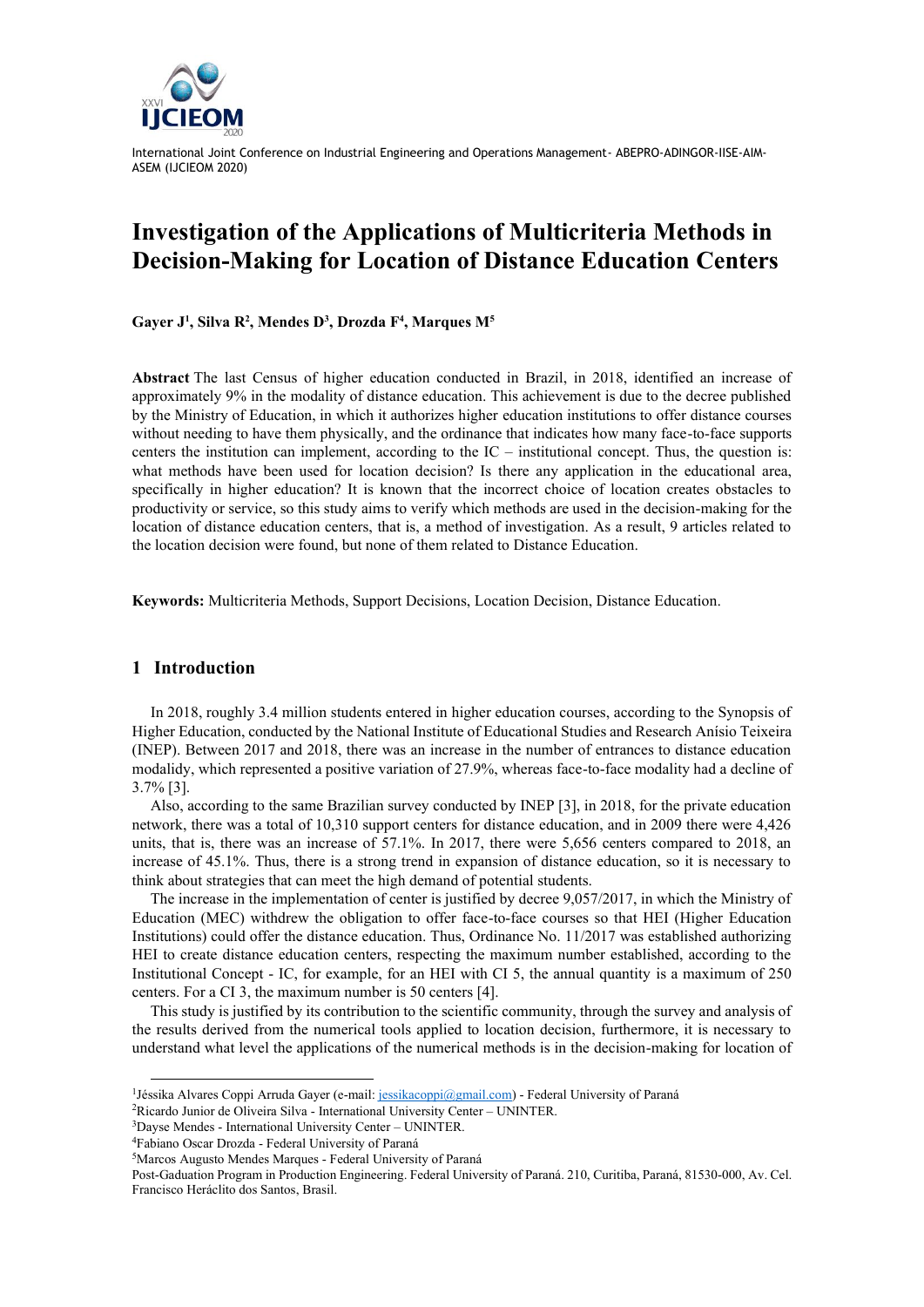

distance education centers and what approach has been used. Aiming to identify which methods are used in decision-making for location of distance education centers. The following questions were asked:

- What methods have been used for localization decision?
- Is there any application in the educational area, specifically in higher education?

Therefore, the specific objectives were defined: (i) selecting a portfolio of published articles used in the decision-making for location of distance education centers. (ii) Making the analysis of the portfolio and its applications. The importance of this study is emphasized, in view of the high demand of students seeking this teaching modality.

#### **2 Theorical framework**

This section introduces fundamentals of the relevance of PAP (Face-to-Face Support Pole) and conceptualizes issues related to Multicriteria Decision Support, subdividing into Decision-Making Processes.

## *2.1 Face-To-Face Support Center - PAP*

The propagation of distance education is due to the democratization of access to knowledge, on the need to answer the demand required by the market and the current social scenario. For this, there was the creation and implementation of policies for access and permanence to higher education [9].

In Brazil, the practice of distance education is based on the need to carry out face-to-face activities and assessments, so PAPs play an important role in this modality. With the legislation approved in 2017, which removes the obligation of HEI to have a face-to-face course to offer distance education, there was an increase in the facility and flexibility for the installation of these PAPs [12].

In small counties, the offer of courses and admission to higher education contribute to the propagation and internalization of possibilities for study and qualification, this is possible through the implementation of PAPs [10].

Therefore, the installation and progression of PAPs provide the local population the opportunity to access higher education and, thus, their professional qualification [10]. Consequently, social results are positive, such as improvement in development rates [10].

#### *2.2 Multicriteria Decision Support*

The Multicriteria Decision Support (AMD) has a different approach, it does not present a decision or decision-makers for the problem, showing a single optimal solution, that is, it aims to support decisionmaking, recommending actions or courses of action for the decision-maker, thus the selection of the possible best option occurs [13; 5].

As a differential, several points and actions are considered - formed by grouping of criteria, derived from a mathematical function, in which it serves to measure the performance of each action [5]. So, through its methods, AMD is the intermediary by which the link between the quality of information and the excellence of support for decision-making can be carried out [13].

They are multicriteria decision characteristics, situations in which it is shown alternatives to be chosen, ordained, or classified, from the conflicting criteria. Moreover, the presence of a decision-maker is required, with a sort of preference already structed. These problem characteristics differs the application of multicriteria methods from the application of common optimization problems in operational research [6].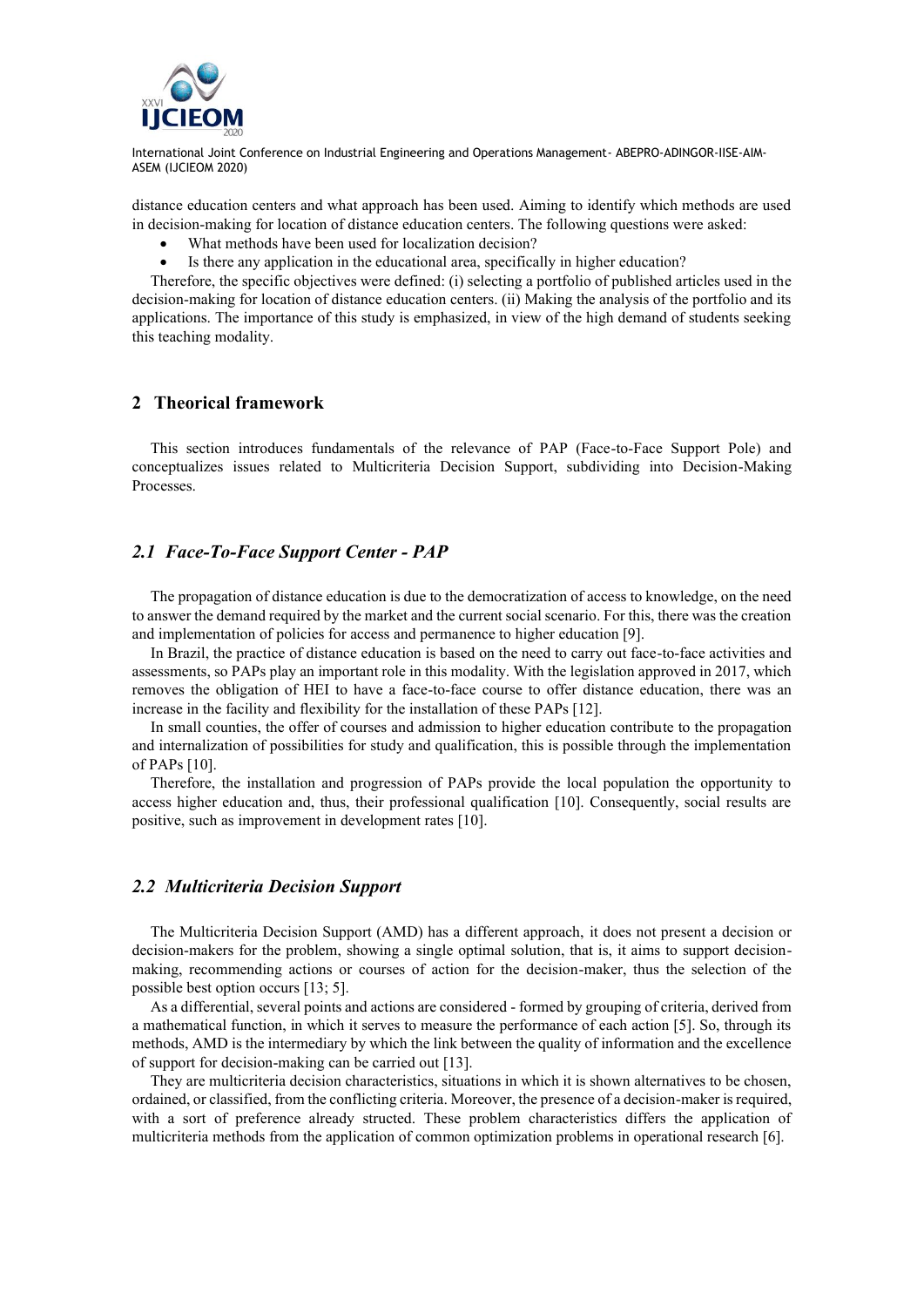

# **3 Methodology**

For the conduction of this study, it was used as a guideline Falbo's [11] work which demonstrates its phases. Initially, a planning with the definitions of the objectives and the protocol, was made. The purpose of this phase is to verify the need for carrying out the investigation.

For this, the articles published between 2014 and 2019 were browsed, through the Scopus and Web of Science databases, using the search strings presented in Table 1.

|  | Table 1 Research Strings |  |
|--|--------------------------|--|
|  |                          |  |

| $\alpha$ ult 1 Research Builles                                                                                                                                                      |
|--------------------------------------------------------------------------------------------------------------------------------------------------------------------------------------|
| Kevwords                                                                                                                                                                             |
| ((multivariate analysis) OR (multicriteria analysis) OR (cluster analysis) OR (decision multivariate) OR (decision<br>multicriteria)) AND ((decision criteria) OR (decision methods) |
| ((decision criteria) OR (decision methods) OR (location of facilities)) AND ((distance learning) OR (distance education)<br>$OR$ (e-learning) OR (franchise opening))                |
|                                                                                                                                                                                      |

((multivariate analysis) OR (multicriteria analysis) OR (cluster analysis) OR (decision multivariate) OR (decision multicriteria)) AND ((distance learning) OR (distance education) OR (e-learning) OR (franchise opening))

First, a spreadsheet was created in which all found data was recorded. Initially, the articles found were registered, with the following information: keywords, database, title, abstract, repetition, inclusion and exclusion. Inclusion and exclusion criteria were carried out as:

- 1st step EC1: removing duplicate articles.
- 2nd step CI1/CE2: reading the title and abstract of the article, to verify familiarity with the theme, that is, the ones that are used in the decision-making for location. Articles that did not fall under CI1 were automatically excluded (CE2). If in the preliminary analysis there was any doubt regarding the article, it was included to be checked later.
- 3rd step CI2: selection and detailed analysis (introduction, methodology and results) of articles that present application of numerical method and/or cluster analysis, according to the defined search terms, and practical application of decision-making for location.
- $\bullet$  4<sup>th</sup> step CE4: when performing CI2, it must be checked if the article is in Portuguese and/or English. Otherwise, it is disregarded.

It was found 244 articles. The search process took place between October and November 2019. The search was performed in both languages: Portuguese and English. There was no definition of publication area.

# **4 Methodology**

After the preparation of the investigation protocol, the research was conducted. Having that, it was found 244 articles, from which 91 were duplicates. After reading the abstracts, 14 articles were selected, because they had familiarity with the location decision.

Continuing the application of the protocol, all the 14 articles were analyzed, according to the  $3^{rd}$  and  $4^{th}$ steps. The excluded articles are shown in Table 2.

| Database | Year | Author Title |                                                                                              | Why is that?                                                                                   |
|----------|------|--------------|----------------------------------------------------------------------------------------------|------------------------------------------------------------------------------------------------|
| Scopus   | 2014 | [18]         | Utilization of the multicriteria decision-making methods for<br>the needs of mining industry | It is an article that explains<br>the development of<br>software for localization<br>decision. |

**Table 2** Excluded Items - Final Round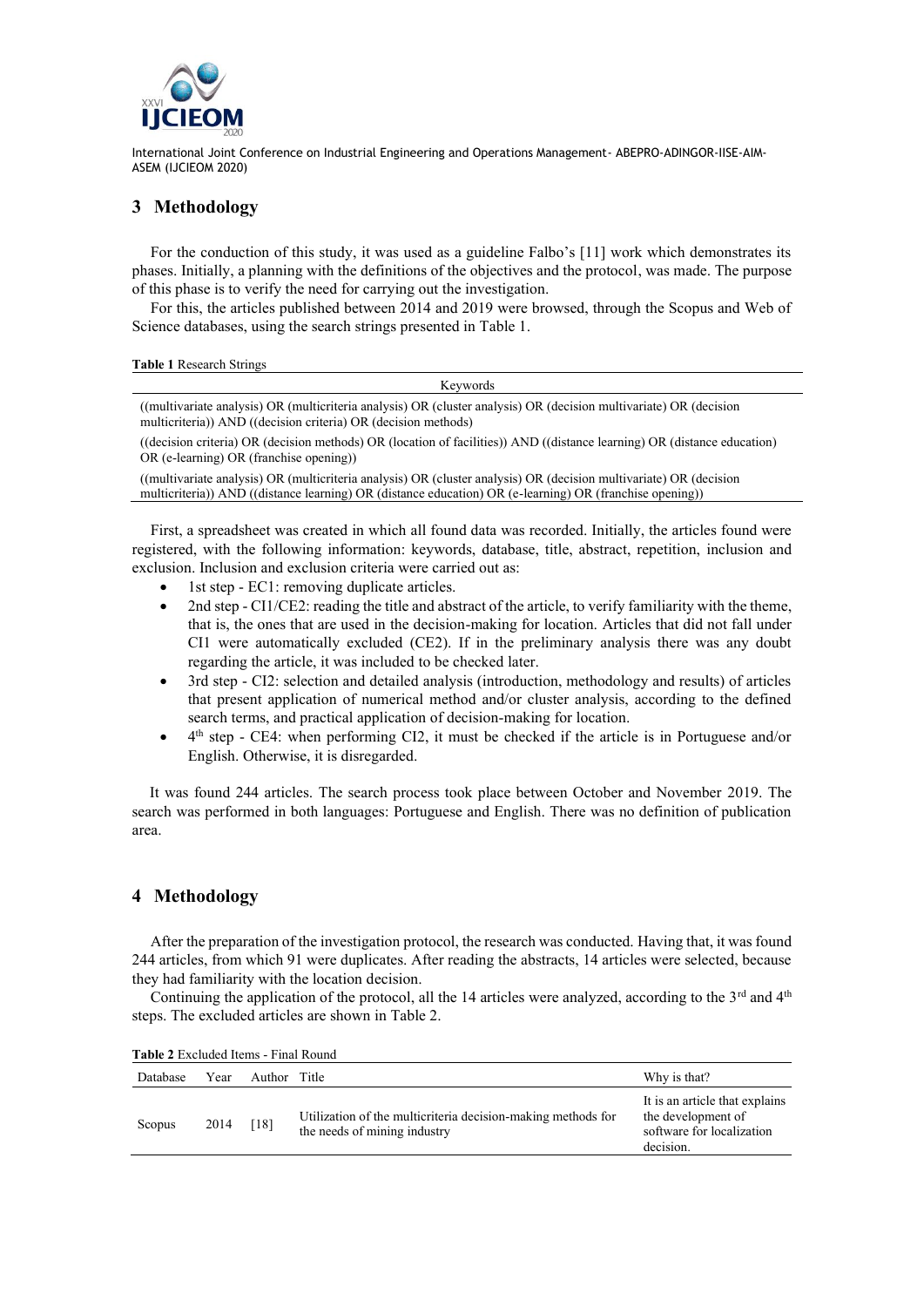

| Scopus            | 2015 | [20]              | The effects of photovoltaic electricity injection into<br>microgrids: Combination of Geographical Information<br>Systems, multicriteria decision methods and electronic control<br>modeling | The focus of the study is<br>on micro-network<br>calculation.                       |
|-------------------|------|-------------------|---------------------------------------------------------------------------------------------------------------------------------------------------------------------------------------------|-------------------------------------------------------------------------------------|
| Web of<br>Science | 2016 | $\lceil 1 \rceil$ | A multicriteria decision making approach for evaluating<br>renewable power generation sources in Saudi Arabia                                                                               | The study is not focused<br>on location, but rather the<br>use of renewable energy. |
| Scopus            | 2017 | [16]              | Investigating utility level of waste disposal methods using<br>multicriteria decision-making techniques (case study:<br>Mazandaran-Iran)                                                    | The study does not address<br>localization                                          |
| Web of<br>Science | 2019 | [22]              | Selection of sites for allocation of waste disposal objects based<br>on the multicriteria decision-making methods                                                                           | Another language, other<br>than English and<br>Portuguese (Russian).                |

Source: author.

The selected articles are shown in Table 3.

**Table 3** Selected Articles - Final Phase

| Database          | Year | Author | Title                                                                                                                                                 | Methodology                      |
|-------------------|------|--------|-------------------------------------------------------------------------------------------------------------------------------------------------------|----------------------------------|
| Scopus            | 2014 | $[17]$ | Biogas plants site selection integrating Multicriteria Decision Aid<br>methods and GIS techniques: A case study in a Portuguese region                | GIS and ELECTRE<br>TRI           |
| Scopus            | 2014 | $[15]$ | A comparison of fuzzy multicriteria decision making methods for<br>intelligent building assessment                                                    | AHP and FUZZY<br><b>TOPSIS</b>   |
| Scopus            | 2015 | $[5]$  | Multicriteria decision-making method: Application to the spatial<br>location of a 24-hour Emergency Care Unit-UPA                                     | AHP                              |
| Web of<br>Science | 2015 | [21]   | Application of multicriteria decision methods for electric supply<br>planning in rural and remote areas                                               | AHP and VIKOR                    |
| Scopus            | 2016 | [14]   | Multicriteria decision-making method for sustainable site<br>location of post-disaster temporary housing in urban areas                               | SWOT and AHP                     |
| Scopus            | 2017 | $[2]$  | Aid application multicriteria the decision based on AHP method<br>and Fuzzy Logic in commercial land selection                                        | AHP and Fuzzy<br>Logic           |
| Web of<br>Science | 2017 | $[19]$ | Select of alternative landfill site in Kanchipuram, India by using<br>Gis and multicriteria decision analysis                                         | GIS and AHP                      |
| Web of<br>Science | 2018 | $[7]$  | Evaluation of ecotourism sites: a GIS-based multicriteria decision<br>analysis                                                                        | GIS, AHP and<br><b>PROMETHEE</b> |
| Scopus            | 2019 | [8]    | Application of Mixed Multicriteria Decision-making Methods to<br>Determine the Optimal Development Industries for the Taoyuan<br>Aerotropolis, Taiwan | Delphi fuzzy and<br><b>ANP</b>   |

Source: author.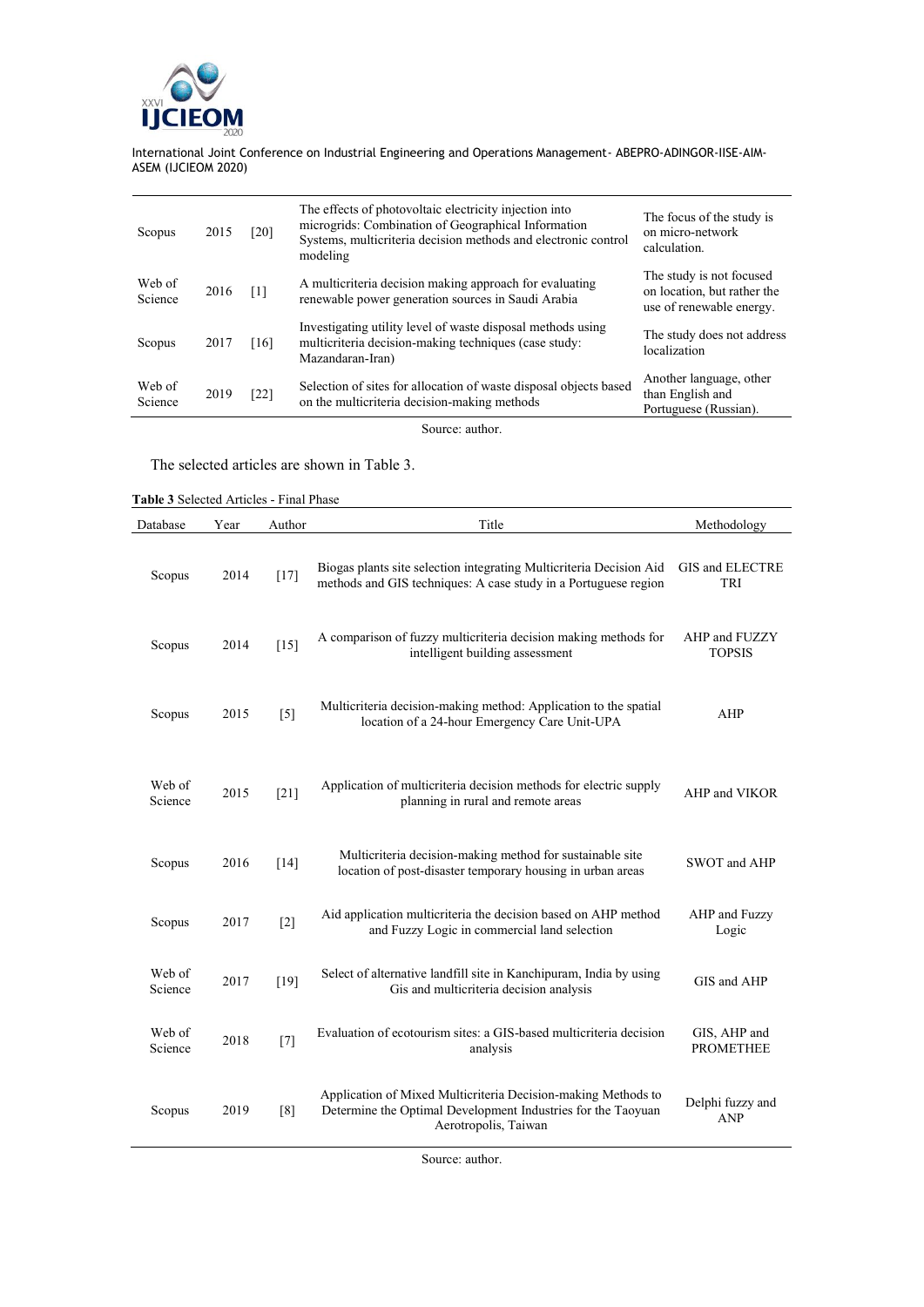

# *4.1 Quantitative portfolio analysis*



The number of articles selected per year is represented by Figure 1.

**Fig. 1** Number of articles per year. Source: authors (2020)

From the selected articles, per country the number of included articles is Figure 2.



**Fig. 2** Number of articles by country. Source: authors (2020)

In terms of method the number of articles is Figure 3.



**Fig. 3:** Number of articles by multicriteria method. Source: authors (2020).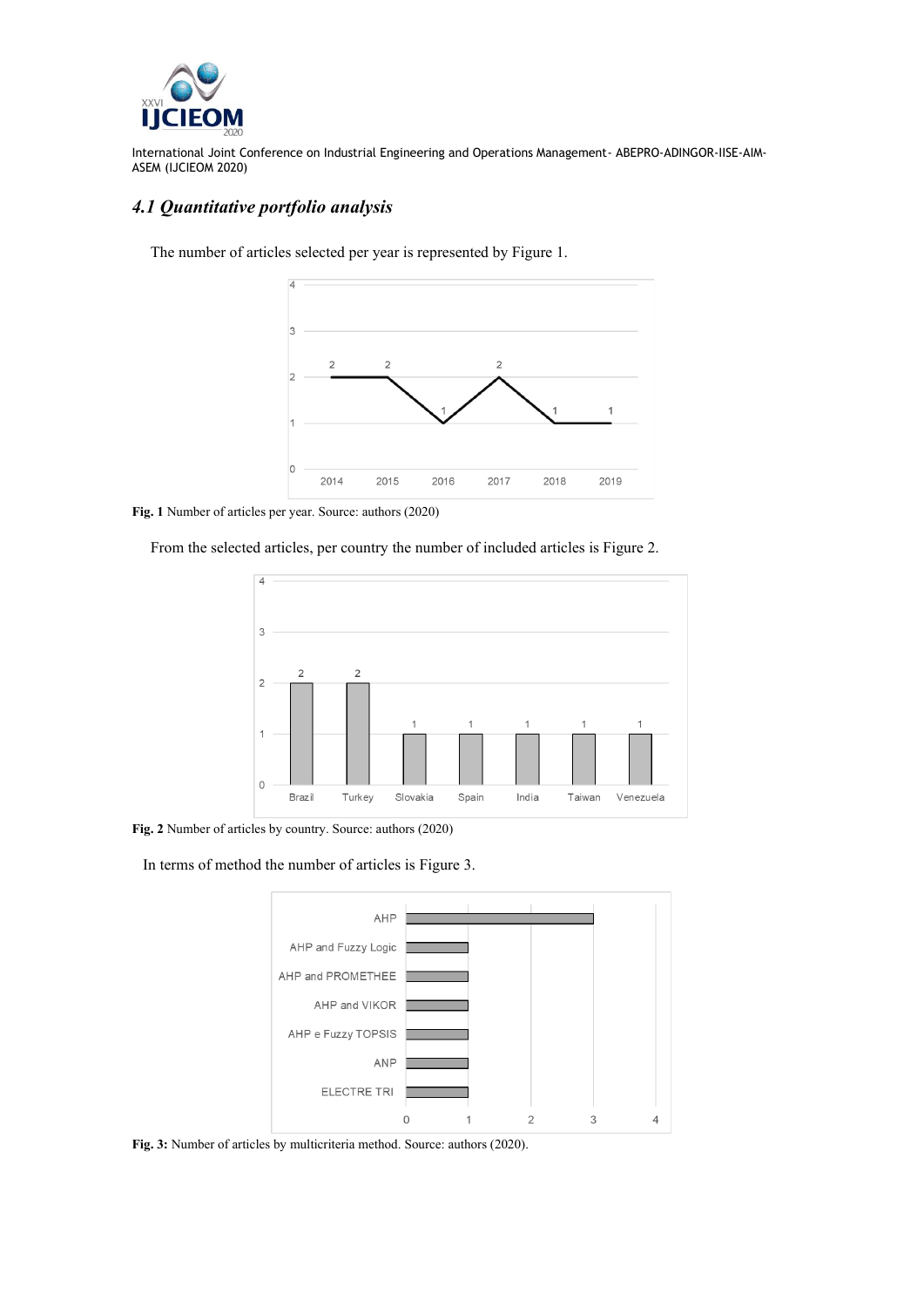

## *4.2 Qualitative portfolio analysis*

After presenting the articles found, TABLE 3, with the identifications: database, year of publication, title and MCDM method, respectively, information found were consolidated.

For the year 2014, initially, we have the article by the authors [17], published in Biomass and Bioenergy, in which the objective was to determine the most appropriate place for the installation of biogas plants. After using the ELECTRE TRI method, the results showed that the multicriteria method was satisfactory to solve the problem of land adequacy, leading to a flexible and integrated evaluation [15], from the Journal of Civil Engineering and Management, used the AHP and FUZZY TOPSIS methodology in the preparation of an evaluation of intelligent buildings. Thus, the methods used converged to the same site option, among the three used in the study.

In 2015, [5], from Management & Production, published a study in which aimed to identify the best place to install an Emergency Care Unit - UPA 24 h. The application of the AHP method allowed to hierarchize the candidate sites, presenting "Site 1" as the best ranked, serving as a subsidy for the municipal manager to make the decision for the installation of the UPA.

While [21], from Renewable and Sustainable Energy Reviews, the study aimed to facilitate the selection of the best solution for electrical supply of distant rural locations. The results revealed that the combination of AHP and VIKOR methods with various criteria facilitates decision-making in a robust, comprehensive, transparent and consistent manner with the requirements established by sustainable development. Therefore, the Compacted Distributed Generation resulted in the best model of electrical supply.

In 2016, the authors [14], Journal of Construction Engineering and Management – ASCE, developed a model to support decision-makers in choosing places for temporary housing using the SWOT and AHP methods. The model and the requirements tree proposed in the study are generic for any temporary postdisaster housing site.

To [2], Management & Production, in 2017, the focus was to select land for commercial buildings in the city of Rio de Janeiro using multiple decision-making techniques, being AHP and Fuzzy Logic. The methods used can be considered satisfactory in the selection of commercial land in the city. In the same year, [19], published in Applied Ecology and Environmental Research, a study to identify the most appropriate method for waste disposal, considering the environmental, geographical, and climatic aspects of the Mazandaran city, India. The criteria were evaluated as residential area, road network, geology, geomorphology, and soil. Thus, the developed system covers social, environmental, geological and accessibility conditions. The research sought to introduce a model to select an appropriate landfill in the counties, with the help of AHP and the geographic information system.

In 2018, [7], published in Kybernetes a study of possible geographical locations for ecotourism activities. As a result of the study, the west of Sinop and east of Artvin were determined as very suitable sites for ecotourism among 27 alternatives, using the GIS, AHP and PROMETHEE methods. In the latest article of 2019, [8], from the International Regional Science Review, determined the ideal location for allocation of the economic sector within Aerotropólis. The industries evaluation was carried out applying delphi fuzzy and ANP methods.

Finally, after the investigation of the literature and with the synthesis from the 9 selected articles the methods found were: AHP, ANP, Fuzzy Logic, ELECTRE, PROMETHEE, TOPSIS and VIKOR, in which the AHP is the most used.

## **5 Final Considerations**

To aid in the decision-making for location of distance education centers you should use the multicriteria method because the problem has the following characteristics: for location, more than one location is used as an implementation alternative, location A, location B and location C, for example: it is a problem of choice in which the criteria are conflicting; and it depends on a decision-maker, which means that no matter how much the method demonstrates the best alternative, the decision will always be up to the decisionmaker.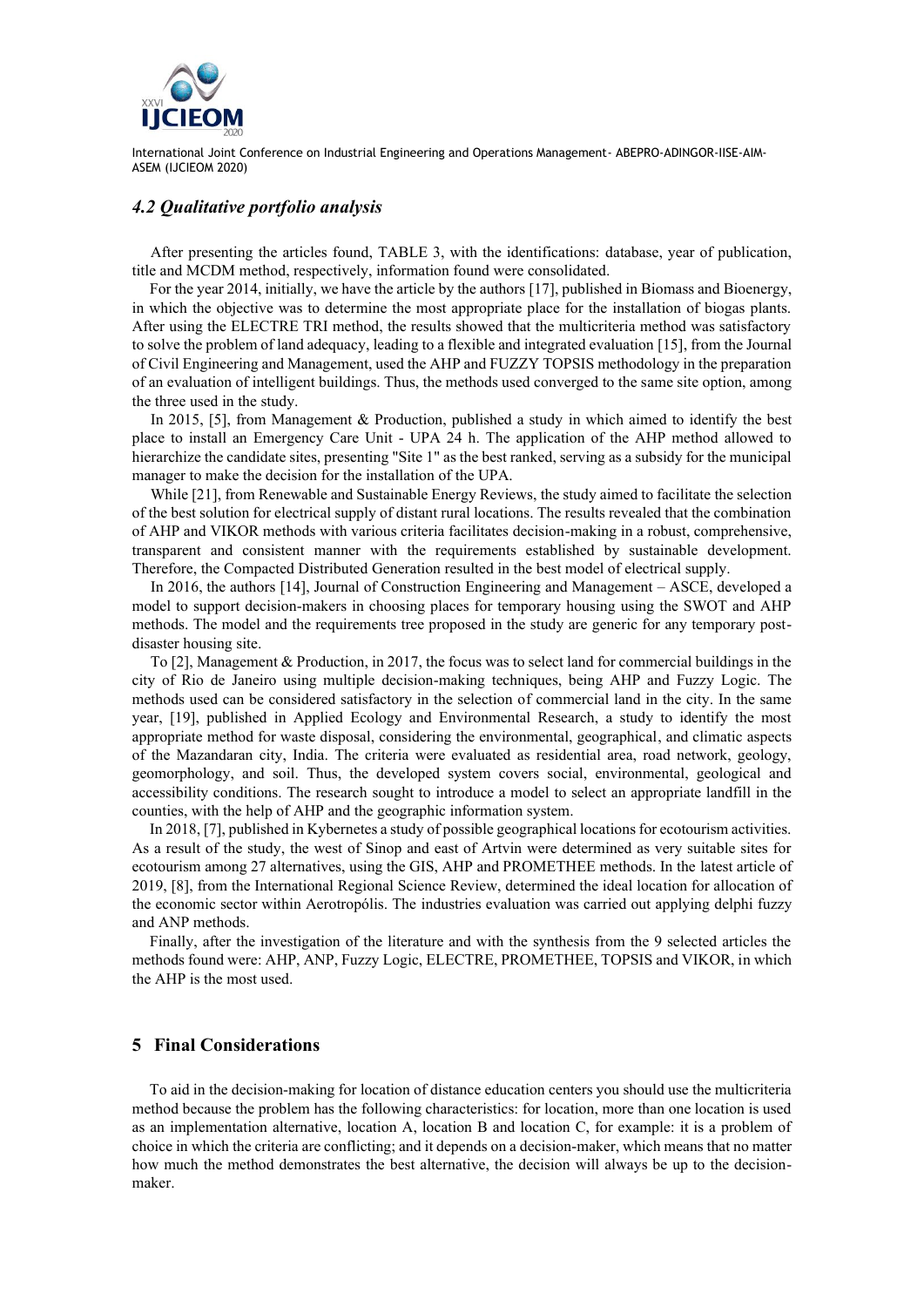

The aim of this study was to identify which methods are used in decision-making for location of distance education centers, that is, a method of investigation.

Finally, after investigating the literature and concluding with the synthesis from the 9 selected articles, it was found that:

- in line with the research questions, the methods that have been used in the decision for location are AHP, ANP, Fuzzy Logic, ELECTRE, PROMETHEE, TOPSIS and VIKOR, with predominance in the AHP method, it is believed that this method is the most used due to its easy use and for being a hierarchical method and compensatory, as well as transforming empirical data into numerical models.

- as no application was found in the educational area, specifically in higher education, so, the suggestion is to raise the criteria used in the articles found and apply the multicriteria method AHP, an validate the application with the HEI decision maker.

Thus, before the criteria established for the research, it was not possible to find a study that applied directly to the distance education centers. Therefore, it is suggested applying multicriteria methods when it comes to decision-making for location.

#### **6 References**

1. AL GAMI, H. et al. A multicriteria decision making approach for evaluating renewable power generation sources in Saudi Arabia. Sustainable Energy Technologies and Assessments, v. 16, p. 137-150, 2016.

2. BRANDALISE, N.; PEREIRA, A. S. A.; MELLO, L. C. B. de B. Aid application multicriteria the decision based on AHP Method and Fuzzy Logic in commercial land selection. Gestão e Produção, São Carlos, v. 26, n. 3, 2019.

3. BRASIL. Instituto Nacional de Estudos e Pesquisas Educacionais Anísio Teixeira (Inep). Censo da Educação Superior 2018: notas estatísticas. Brasília, 2019. Disponível em: <

http://download.inep.gov.br/educacao\_superior/censo\_superior/documentos/2019/censo\_da\_educacao\_superior\_2018 notas\_estatisticas.pdf> Acesso em: 04. out. 2019

4. BRASIL. MEC atualiza regulamentação de EaD e amplia a oferta de cursos. 2017. Disponível em: < http://portal.mec.gov.br/busca-geral/212-noticias/educacao-superior-1690610854/50451-mec-atualiza-regulamentacao-deead-e-amplia-a-oferta-de-cursos > Acesso em: 25. out. 2019

5. BRIOZO, R. A.; MUSETTI, M. A. Método multicritério de tomada de decisão: aplicação ao caso da localização espacial de uma Unidade de Pronto Atendimento–UPA 24 h. Gestão e Produção, São Carlos, v. 22, n. 4, p. 805-819, 2015.

6. DE ALMEIDA, A.T. de. Processo de Decisão nas Organizações: Construindo Modelos de Decisão Multicritério, 1a Edição. São Paulo: Editora Atlas, 2013.

7. ÇETINKAYA, C. et al. Evaluation of ecotourism sites: a GIS-based multi-criteria decision analysis. Kybernetes, v. 47, n. 8, p. 1664-1686, 2018.

8. CHANG, C.; CHIU, Y.; WANG, J. Application of mixed multicriteria decision-making methods to determine the optimal development industries for the taoyuan Aerotropolis, Taiwan. International Regional Science Review, 2019.

9. DA SILVA, P. A. GONÇALVES, S. C. Uma análise do perfil do aluno: curso de pedagogia a distância da universidade federal de juiz de fora. CSOnline-Revista Eletrônica de Ciências Sociais, Juiz de Fora, 2019, n. 28.

10. DIANA, J. B. O polo de apoio presencial e o desenvolvimento socioeconômico: uma leitura do entorno. 2015. Dissertação (Mestrado em Engenharia e Gestão do Conhecimento) – Universidade Federal de Santa Catarina, Florianópolis. Disponível em: <http://btd.egc.ufsc.br/wp-content/uploads/2015/06/Juliana-Bordinh%C3%A3oDiana.pdf>. Acesso em: 08 dez 2019.

11. FALBO, R. de A.; Mapeamento sistemático. Retrieved October, v. 7, 2018. p. 4. Disponível em: < http://www.inf.ufes.br/~falbo/files/MP/TP/Sobre\_MS.pdf > Acesso em: 4 out 2019

12. GAIO, O.; et al. Polos de apoio à educação a distância: revisão de literatura e nova legislação. In: MOSER, A.; ALENCASTRO, M. S. C.; DOS SANTOS, R. O. (Org.). Educação e tecnologias: professores e suas práticas. São Paulo: Artesanato Educacional, 2018. p. 127-132

13. GOMES, L. F. M.; GOMES, C. F. S. Tomada de decisão gerencial: enfoque multicritério. São Paulo: Atlas, 2014. 5ª ed. p. 23, 60 – 69, 91, 274.

14. HOSSEINI, A.; DE LA FUENTE, A.; PONS, O. Multicriteria decision-making method for sustainable site location of post-disaster temporary housing in urban areas. Journal of Construction Engineering and Management, v. 142, n. 9, p. 04016036, 2016.